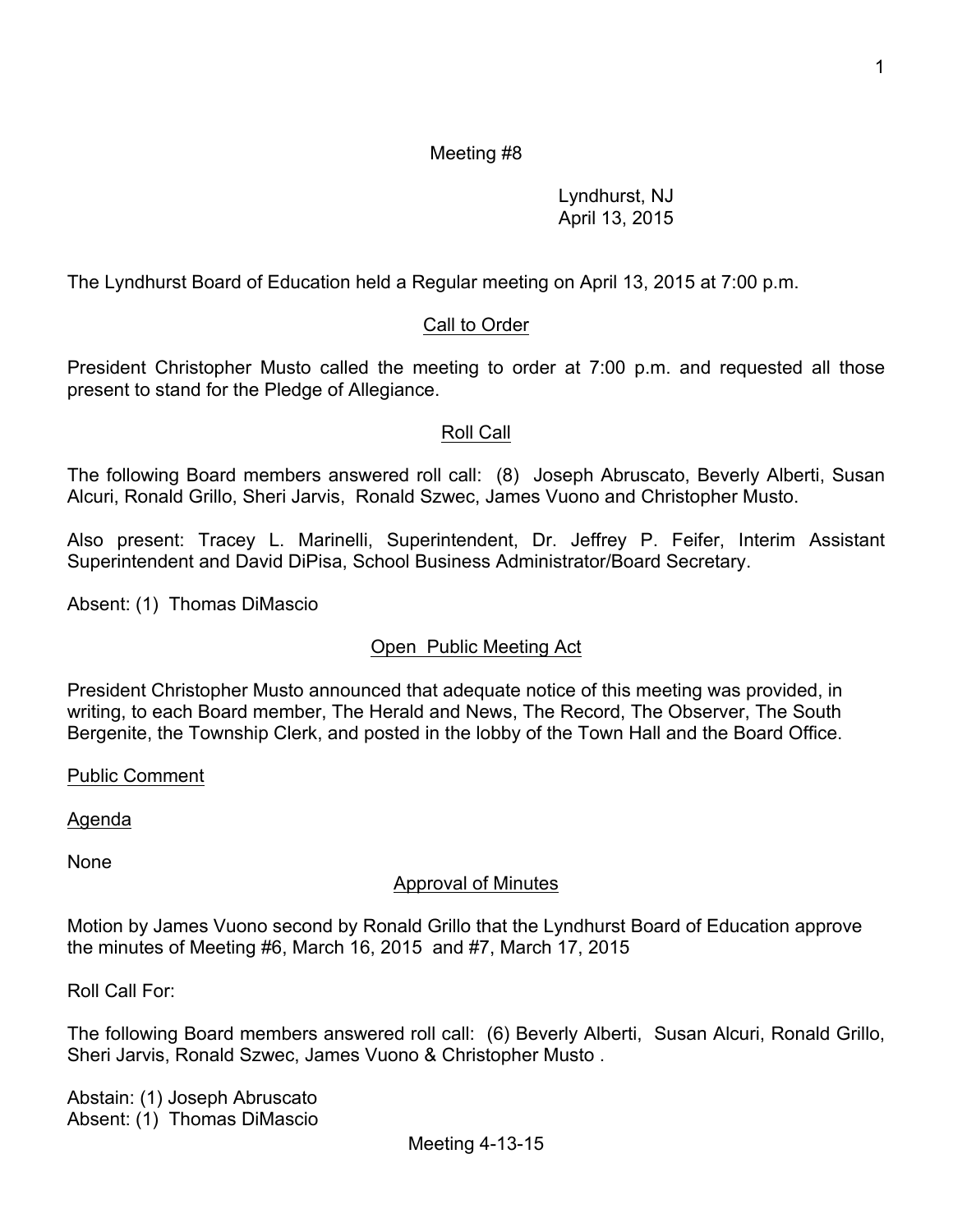# Presentation of Certificates

Tracey L. Marinelli, Superintendent of Schools presented certificates to the following:

Karina Veiga for her design, implementation and hard work with the International Culture Club.

Raiha Khan for being selected from the Princeton Prize in Race Relations in recognition for her work on the International Culture Club.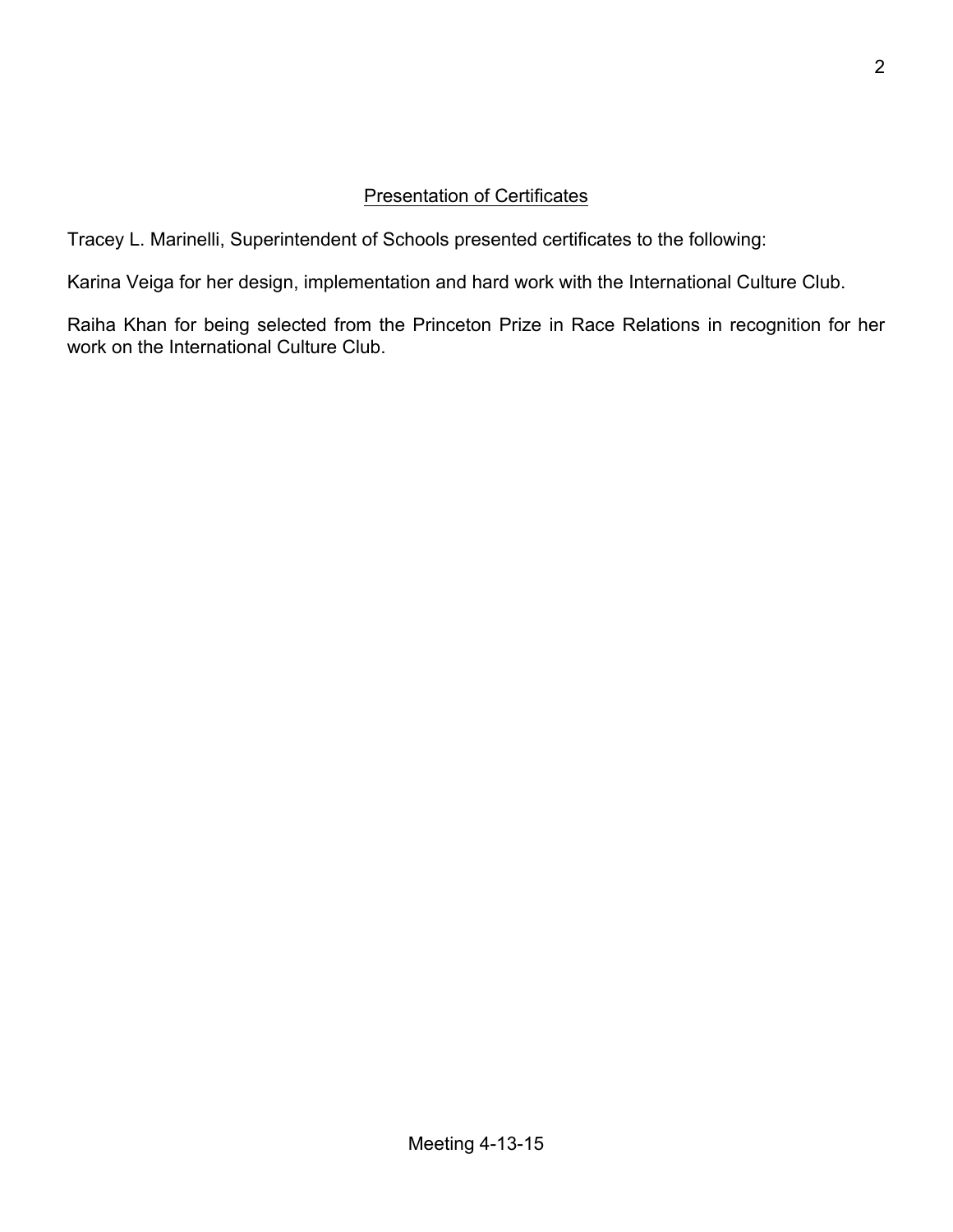# LYNDHURST BOARD OF EDUCATION

### ANNOUNCEMENT

The terms of School Trustees, Thomas DiMascio, Ronald Grillo and Sheri Jarvis will expire, thus three seats, all for three years, will be filled at the Tuesday, November 3, 2015 General Election. Polls will be open from 6:00 a.m. to 8:00 p.m.

A candidate whose name is to appear on the ballot must file his/her petition with the Bergen County Clerk on or before July 27, 2015, by 4:00 p.m.

Only those persons who are permanently registered or those who register with the Bergen County Board of Elections, Hackensack, or the Lyndhurst Township Clerk by October 13, 2015 will be permitted to vote.

All judges to open the school elections at 6:00 a.m., Tuesday, November 3, 2015 at:

| District       | School                           |
|----------------|----------------------------------|
| 1              | Jefferson School                 |
| 2              | Jefferson School                 |
| 3              | <b>Senior Citizen Building</b>   |
| 4              | United Presbyterian Church       |
| 5              | United Presbyterian Church       |
| 6              | <b>Lyndhurst High School</b>     |
| $\overline{7}$ | Lyndhurst High School            |
| 8              | <b>Lyndhurst Health Center</b>   |
| 9              | Jefferson School                 |
| 10             | Jefferson School                 |
| 11             | <b>Joseph Carucci Apartments</b> |
| 12             | <b>Joseph Carucci Apartments</b> |
| 13             | Lyndhurst High School            |
| 14             | Lyndhurst High School            |
| 15             | Lyndhurst High School            |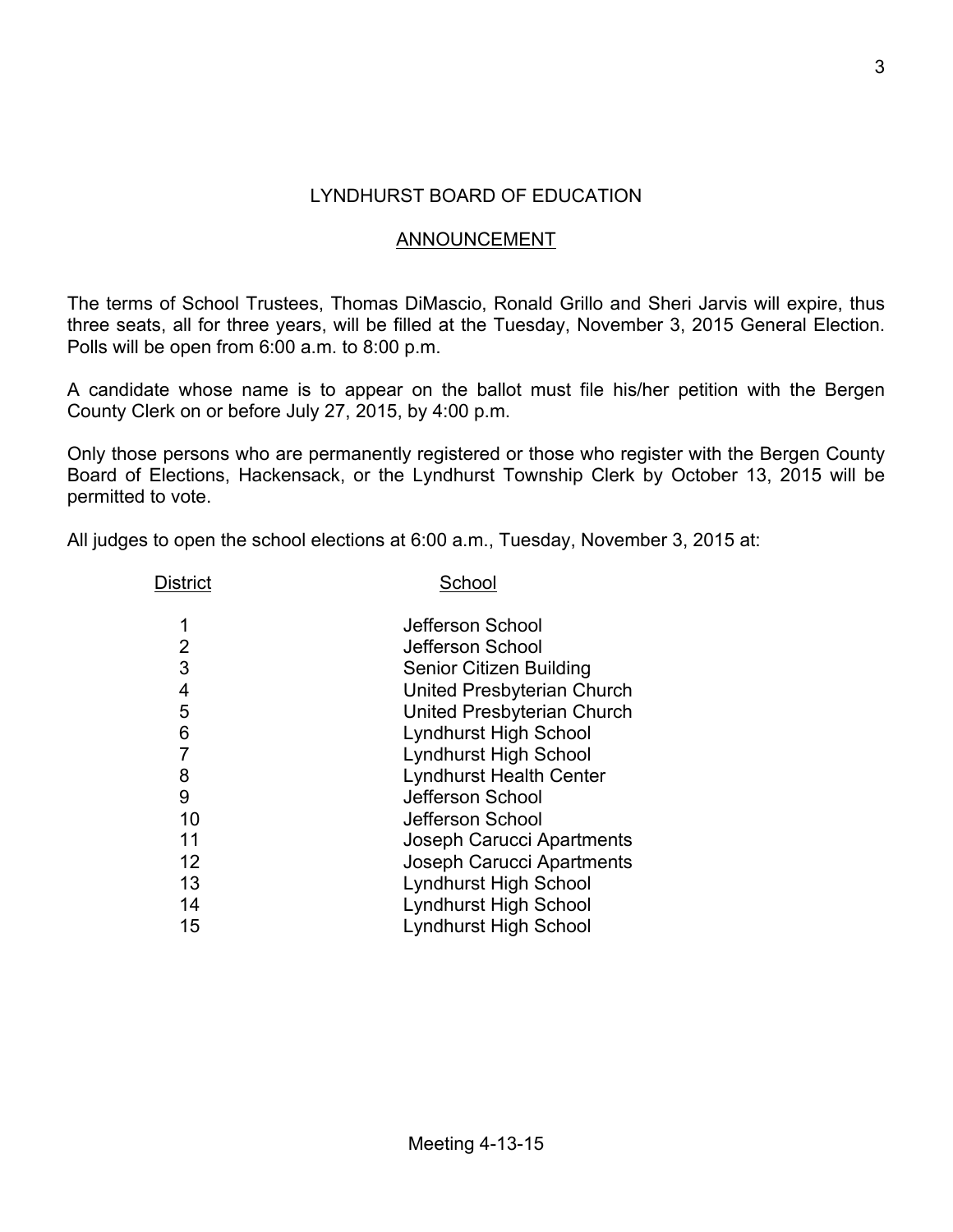### Finance Committee

Any Board member who takes exception to any of the following listed actions under the category of Finance Committee may so indicate now and a separate motion for each of the excepted actions will be entertained.

Motion made by Ronald Szwec second by Ronald Grillo that the following Finance Committee actions of the Board numbered 1 through 7, exception actions be adopted.

Roll Call For:

The following Board members answered roll call: (8) Joseph Abruscato, Beverly Alberti, Susan Alcuri, Ronald Grillo, Sheri Jarvis, Ronald Szwec, James Vuono and Christopher Musto.

Absent: (1) Thomas DiMascio

- 1. BE IT RESOLVED, by the Lyndhurst Board of Education that it has received and accepts the financial reports of the Secretary and Treasurer of School Monies for the month ended March 31, 2015 and certifies that the reports indicate that no major account or fund is over expended in violation of NJAC 6A:23-2.11(a) and that sufficient funds are available to meet the district's financial obligations for the remainder of the school year. A copy of the certification shall be included in the minutes.
- 2. BE IT RESOLVED, that the payroll for the month ended March 31, 2015 be and the same is hereby approved and ordered paid:

| Payroll | March 13, 2015 | \$1,145,048.71 |
|---------|----------------|----------------|
|         | March 27, 2015 | \$1,092,344.00 |

3. BE IT RESOLVED, that the attached list of supplies received and services rendered to the Board of Education of the Township of Lyndhurst, County of Bergen, for the month ended April 13, 2015 be and the same are hereby approved and ordered paid:

| Charter School (Fund 10)<br>Current Expense (Fund 11)<br>Capital Outlay (Fund 12)<br>Special Revenue (Fund 20) | \$<br>\$ | 26,357.00<br>\$1,253,604.97<br>24,331.00<br>97,012.46 |
|----------------------------------------------------------------------------------------------------------------|----------|-------------------------------------------------------|
| Debt Service (Fund 40)<br><b>Grand Total</b>                                                                   | \$.      | 173,733.75<br>\$1,575,039.18                          |
| <b>General Ledger</b>                                                                                          | SS.      | 86,683.09                                             |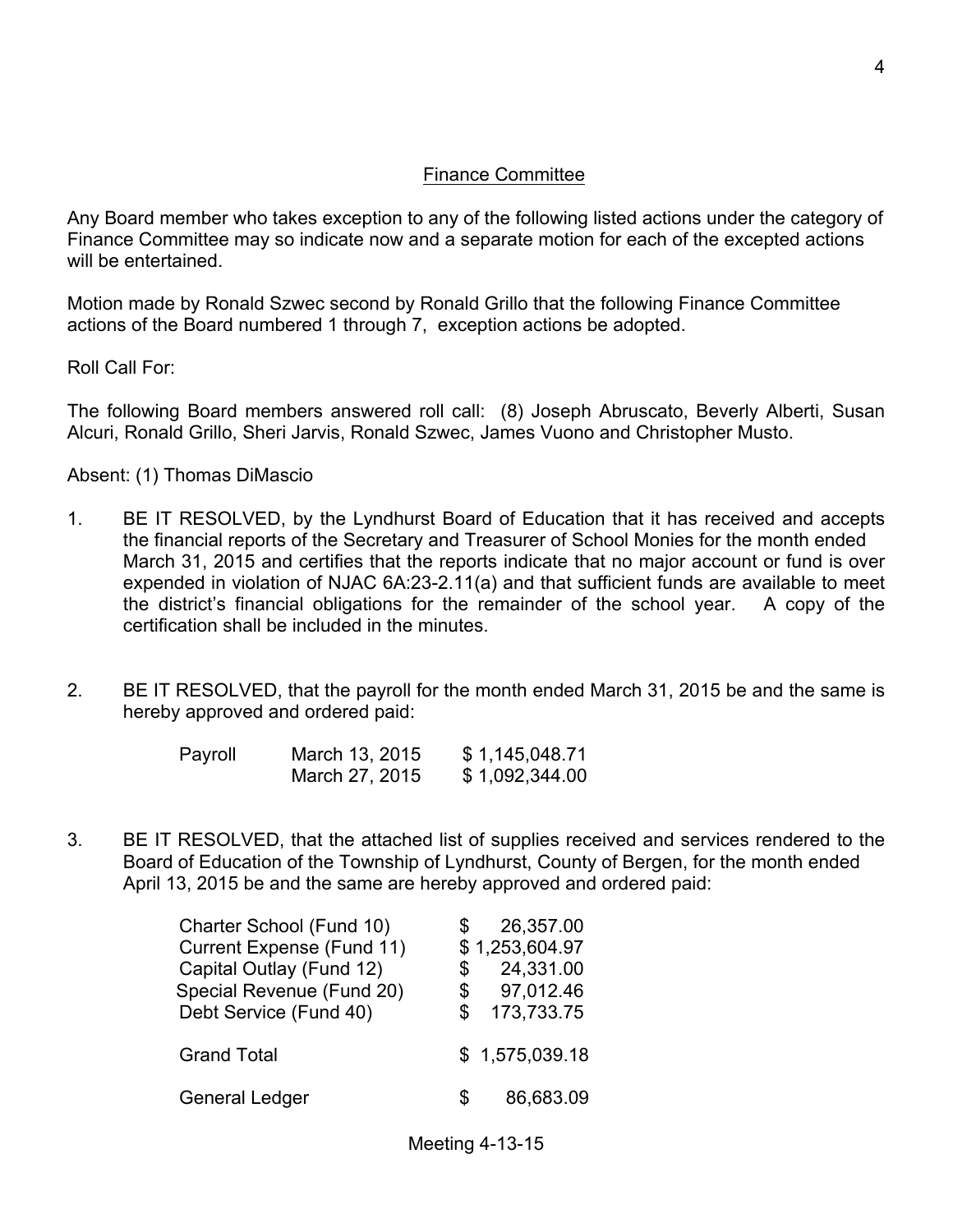4. BE IT RESOLVED, that cafeteria services rendered to the Board of Education of the Township of Lyndhurst, County of Bergen, for the Month of March 31, 2015, be and the same are hereby approved and ordered paid:

| Payroll/Payroll Taxes | \$ 31,500.96 |
|-----------------------|--------------|
| Services              | \$40,005.72  |

- 5. BE IT RESOLVED, that the Lyndhurst Board of Education approve the attached transfers for the month of March 2015.
- 6. BE IT RESOLVED, that the Lyndhurst Board of Education authorizes the reimbursement of \$100.00 per student for all participants in the Princeton Review Course who attend 100% of the course classes.
- 7. BE IT RESOLVED, that the Lyndhurst Board of Education rescinds the contract with Lindabury, McCormick, Estabrook & Cooper, P.C. ("Lindabury") effective March 31, 2015 and enters into a contract with Sciarrillo, Cornell, Merlino, McKeever & Osborne, LLC ("Sciarrillo") effective April 1, 2015, for the balance of the term of the Lindabury contract. Hourly rates and all other terms and conditions of the Sciarrillo contract will continue in accordance with the Lindabury contract.

# Education and Curriculum Committee

Any Board member who takes exception to any of the following listed actions under the category of Education and Curriculum Committee may so indicate now and a separate motion for each of the excepted actions will be entertained.

Motion made by Susan Alcuri second by James Vuono that the following Education and Curriculum Committee actions of the Board numbered 1 through 3, exception actions be adopted.

Roll Call For:

The following Board members answered roll call: (8) Joseph Abruscato, Beverly Alberti, Susan Alcuri, Ronald Grillo, Sheri Jarvis, Ronald Szwec, James Vuono and Christopher Musto.

- 1. BE IT RESOLVED, at the recommendation of Tracey L. Marinelli, Superintendent of Schools, that the Lyndhurst Board of Education approve the Sign Language Club.
- 2. BE IT RESOLVED, at the recommendation of Tracey L. Marinelli, Superintendent of Schools, that the Lyndhurst Board of Education approve the Special Education Supervisor Job Description.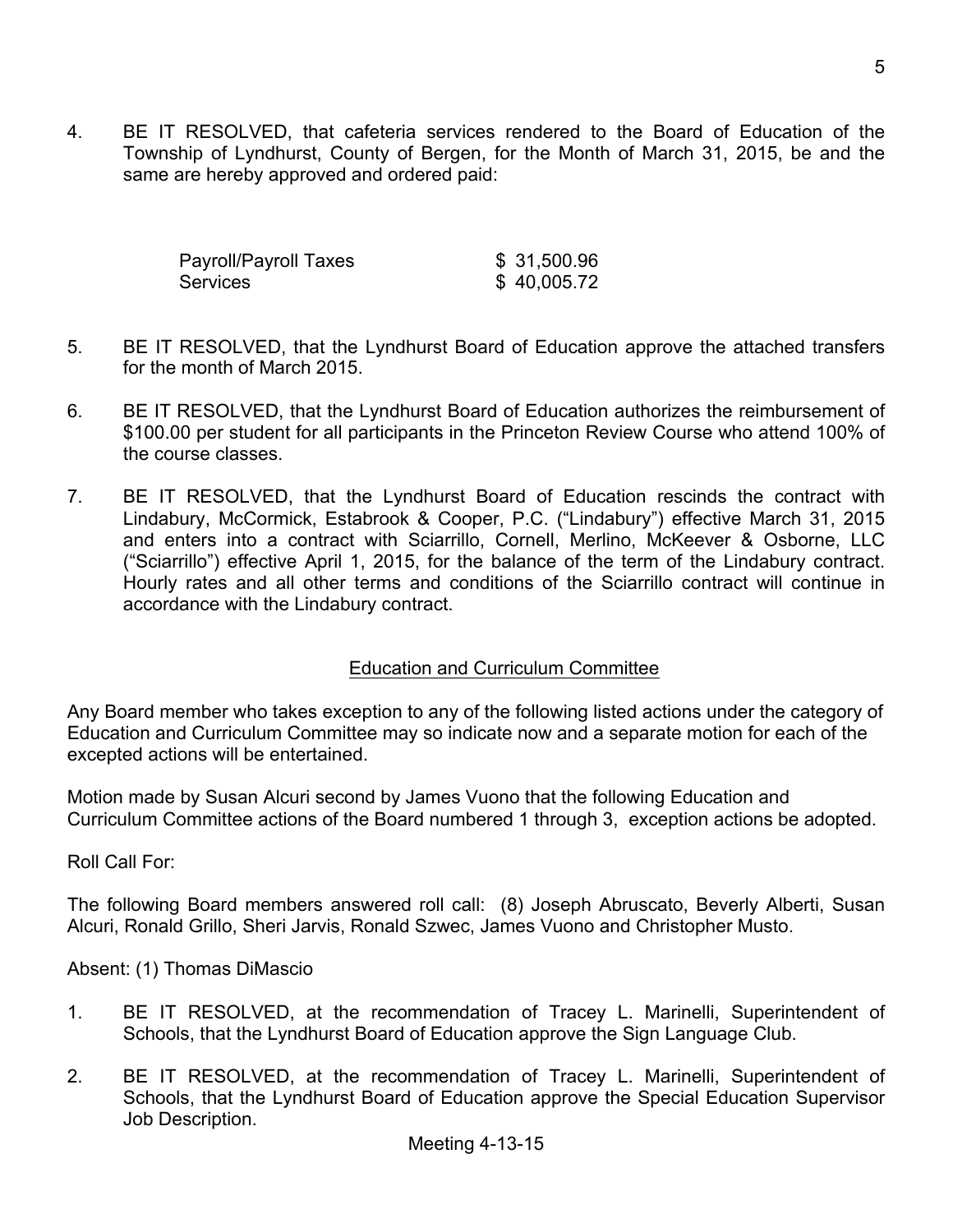3. BE IT RESOLVED, at the recommendation of Tracey L. Marinelli, Superintendent of Schools, that the Lyndhurst Board of Education approve the new Delayed Opening schedule for the 2015-2016 School Year.

# Rules and Regulations Committee

Any Board member who takes exception to any of the following listed actions under the category of Rules and Regulations Committee may so indicate now and a separate motion for each of the excepted actions will be entertained.

Motion made by Joseph Abruscato second by Ronald Grillo that the following Rules and Regulations Committee actions of the Board numbered 1 through 1, exception actions be adopted.

Roll Call For:

The following Board members answered roll call: (8) Joseph Abruscato, Beverly Alberti, Susan Alcuri, Ronald Grillo, Sheri Jarvis, Ronald Szwec, James Vuono and Christopher Musto.

Absent: (1) Thomas DiMascio

1. BE IT RESOLVED, that the Lyndhurst Board of Education approve the following use of school facilities:

| Organization    | Place                          | Time, Date, Purpose                                                                                                                                                                                                                                                                                                                   |
|-----------------|--------------------------------|---------------------------------------------------------------------------------------------------------------------------------------------------------------------------------------------------------------------------------------------------------------------------------------------------------------------------------------|
| Lyndhurst Parks | Roosevelt School<br>Playground | $4:00 \text{ pm} - 8:00 \text{ pm}$<br>3/24/15<br>Softball                                                                                                                                                                                                                                                                            |
| Lyndhurst Parks | Jefferson School<br>Field      | $2:00 \text{ pm} - 4:00 \text{ pm}$<br>3/28/15<br>Softball                                                                                                                                                                                                                                                                            |
| Lyndhurst Parks | Jefferson School<br>Playground | 6:00 pm $-9:00$ pm<br>4/1, 4/2, 4/6, 4/7, 4/8,<br>4/13, 4/14, 4/15, 4/20,<br>4/21, 4/22, 4/27, 4/28, 4/29<br>5/4, 5/5, 5/6, 5/11, 5/12, 5/13,<br>$5/18$ , $5/19$ , $5/20$ , $5/25$ , $5/26$ ,<br>5/27, 6/1, 6/2, 6/3, 6/8, 6/9,<br>$6/10$ , $6/15$ , $6/16$ , $6/17$ , $6/22$ ,<br>6/23, 6/24, 6/29<br>& 6/30/15<br>T-Ball (Softball) |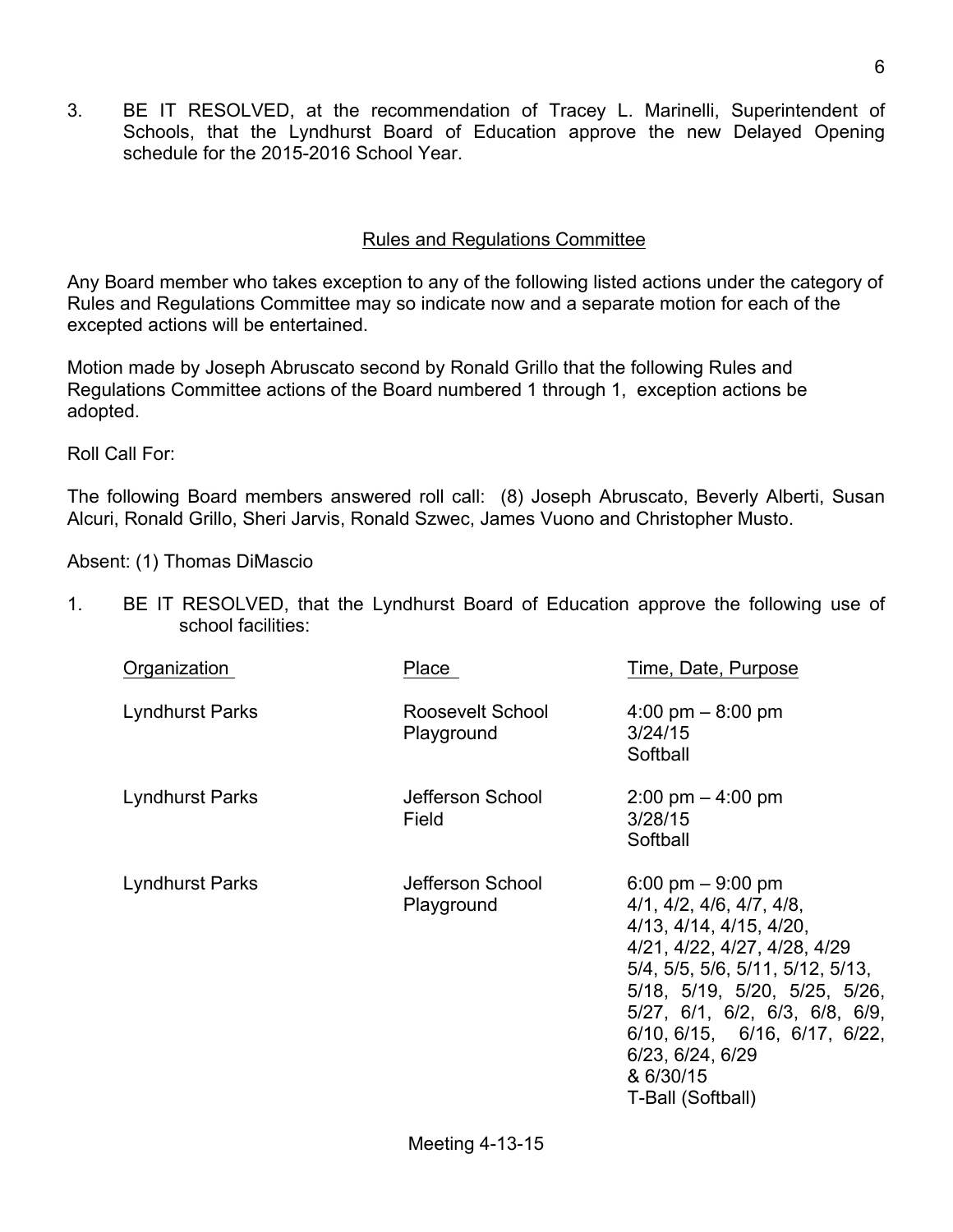|                                    |                                                     | 7                                                                                                                                                                                                                                      |
|------------------------------------|-----------------------------------------------------|----------------------------------------------------------------------------------------------------------------------------------------------------------------------------------------------------------------------------------------|
| <b>Lyndhurst Parks</b>             | <b>High School</b><br><b>Practice Field</b>         | 6:30 pm $-9:00$ pm<br>4/2, 4/6, 4/7, 4/9, 4/13, 4/14,<br>4/16, 4/20, 4/21, 4/23, 4/27,<br>4/28, 4/30, 5/4, 5/5, 5/7, 5/11,<br>5/12, 5/14, 5/18, 5/19, 5/21,<br>5/25, 5/26, 5/28, 6/1, 6/2, 6/4,<br>6/8, 6/9, 6/11<br>T-Ball (Baseball) |
| <b>Sacred Heart Track</b>          | <b>High School</b><br><b>Track</b>                  | $9:00$ am $-12:00$ pm<br>4/18, 4/25, 5/2, 5/16, 5/23,<br>5/30<br><b>Track Practice</b>                                                                                                                                                 |
|                                    |                                                     | 6:30 pm $-$ 8:30 pm<br>4/20, 4/22, 4/27, 4/29, 5/4, 5/6,<br>5/11, 5/13, 5/18, 5/20, 5/25,<br>5/27<br><b>Track Practice</b>                                                                                                             |
| <b>Lyndhurst Music Association</b> | <b>High School</b><br><b>Band Room</b>              | 6:30 pm $-9:00$ pm<br>4/20/15<br><b>Band Association Meeting</b>                                                                                                                                                                       |
| Roosevelt School PTA               | Roosevelt School<br>Gym                             | $8:00$ am $-12:00$ pm<br>4/23/15<br>Assembly for Earth Day                                                                                                                                                                             |
| Jefferson/Columbus PTA             | Jefferson School<br>Gym                             | 6:00 pm $-$ 9:30 pm<br>5/1/15<br>Mother/Son Dance                                                                                                                                                                                      |
| <b>Sweetest Sounds</b>             | <b>High School</b><br>Auditorium                    | 12:00 pm $-$ 5:00 pm<br>6/14/15<br>Recital                                                                                                                                                                                             |
| <b>Lyndhurst Recreation</b>        | <b>High School</b><br>Gym, Auditorium<br>Classrooms | 7:30 am $-$ 3:30 pm<br>$7/6/15 - 8/14/15$<br>Day Camp                                                                                                                                                                                  |
| <b>Lyndhurst Recreation</b>        | <b>High School</b><br><b>Band Room/Choir Room</b>   | 7:30 am $-$ 12:30 pm<br>6/29, 6/30, 7/1, 7/2, 7/6, 7/7<br>7/8, 7/9, 7/13, 7/14, 7/15, 7/16,<br>7/20, 7/21, 7/22, 7/23<br><b>Summer Music Program</b>                                                                                   |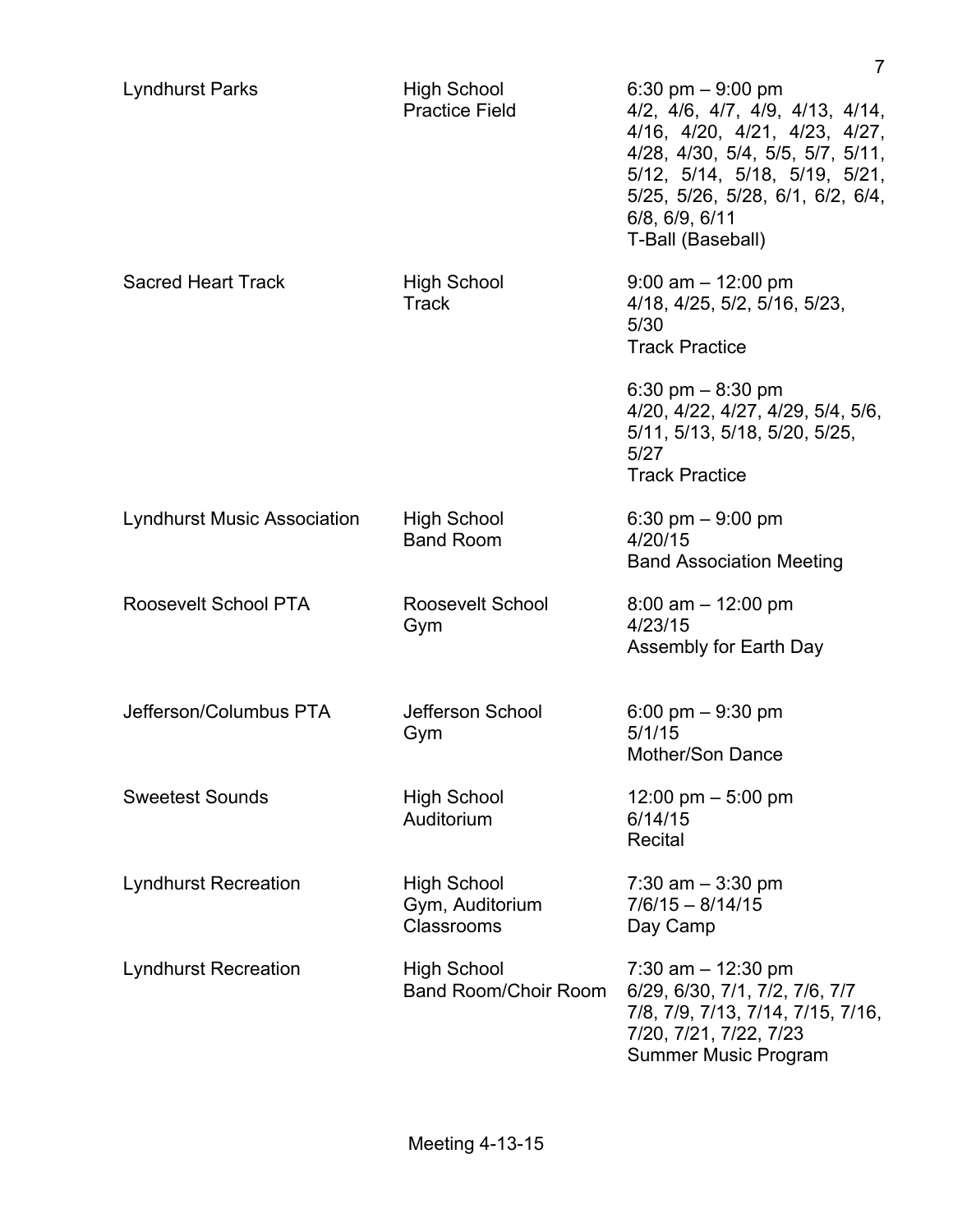### Student Activities Committee

Any Board member who takes exception to any of the following listed actions under the category of Student Activities Committee may so indicate now and a separate motion for each of the excepted actions will be entertained.

Motion made by Sheri Jarvis second by Ronald Grillo that the following Student Activities Committee actions of the Board numbered 1 through 1, exception actions be adopted.

Roll Call For:

The following Board members answered roll call: (8) Joseph Abruscato, Beverly Alberti, Susan Alcuri, Ronald Grillo, Sheri Jarvis, Ronald Szwec, James Vuono and Christopher Musto.

#### Absent: (1) Thomas DiMascio

1. BE IT RESOLVED, that the Lyndhurst Board of Education approve one (1) student educational instruction services at High Focus Centers of Paramus, New Jersey at a rate of \$30.00 per hour.

### New Business Committee

Any Board member who takes exception to any of the following listed actions under the category of New Business Committee may so indicate now and a separate motion for each of the excepted actions will be entertained.

Motion made by Ronald Grillo second by Ronald Szwec, that the following New Business Committee actions of the Board numbered 1 through 5, exception actions be adopted.

Roll Call For:

The following Board members answered roll call: (8) Joseph Abruscato, Beverly Alberti, Susan Alcuri, Ronald Grillo, Sheri Jarvis, Ronald Szwec, James Vuono and Christopher Musto.

- 1. BE IT RESOLVED, that the Lyndhurst Board of Education accept a donation of a piano from Roseanne Selwocki.
- 2. BE IT RESOLVED, that the Lyndhurst Board of Education accept a donation of the following from Apex Computer Systems, LLC:

| (1) 2-16-Port USB Charging Station Installed | \$968.90 |
|----------------------------------------------|----------|
| (5) Apple VGA Adapters                       | \$150.00 |
| (5) Apple Macbook Chargers                   | \$300.00 |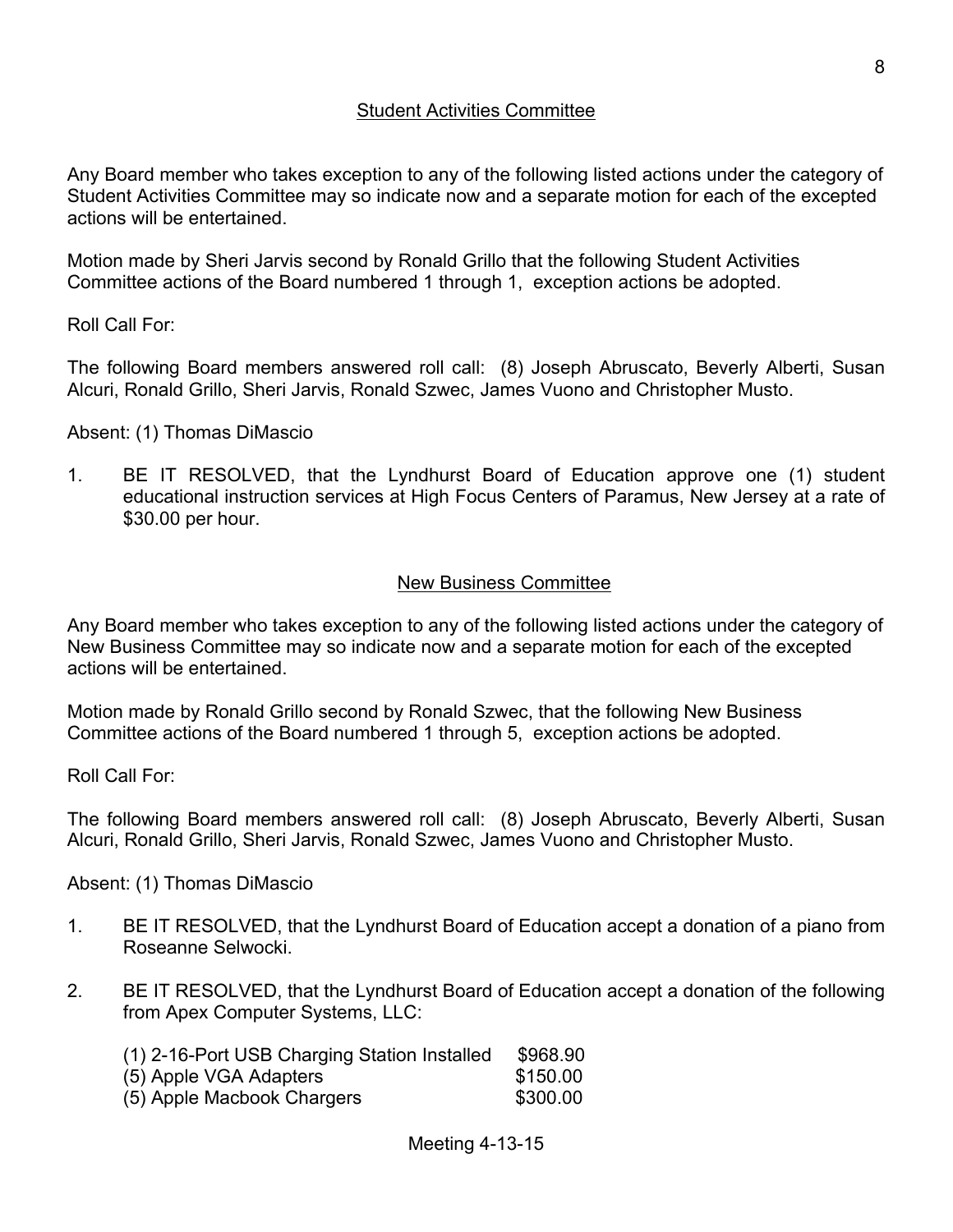- 3. BE IT RESOLVED, that the Lyndhurst Board of Education accept a donation from Paolazzi Paving for a walkway for the gardens at Memorial Campus.
- 4. BE IT RESOLVED, that the Lyndhurst Board of Education approves the purchase not to exceed \$5000.00 for any team, competition activity or individual that wins a sports state tournament of champions (#1 in entire state) or  $1<sup>st</sup>$  place in any national competition. The money would be utilized for jackets or rings.
- 5. BE IT RESOLVED, that the Lyndhurst Board of Education accept a donation from Dan Lago in the amount of \$2,500.00 for the Lyndhurst High School Track Team.

# Superintendent's Report

Any Board member who takes exception to any of the following listed actions under the category of Superintendent's Report may so indicate now and a separate motion for each of the excepted actions will be entertained.

Motion made by Ronald Grillo second by Ronald Szwec, that the following Superintendent's Report actions of the Board numbered 1 through 4, exception actions be adopted.

Roll Call For:

The following Board members answered roll call: (8) Joseph Abruscato, Beverly Alberti, Susan Alcuri, Ronald Grillo, Sheri Jarvis, Ronald Szwec , James Vuono and Christopher Musto.

- 1. BE IT RESOLVED, that the Lyndhurst Board of Education affirms the Superintendent's decision in HIB investigations for the reasons set forth in the Superintendent's decision to the students' parents, and directs the Business Administrator/Board Secretary to transmit a copy of the Board's decision to the affected students' parents.
- 2. Tracey L. Marinelli, Superintendent, acknowledged the passing of Marvin Sandler, former High School Teacher and Supervisor.
- 3. Tracey L. Marinelli, Superintendent would like to congratulate Luann Voza who has been selected to serve on the PARCC Mathematics State Content Item Review Committee in Chicago, Illinois.
- 4. BE IT RESOLVED, that the Lyndhurst Board of Education approve Regulations #5460 High School Graduation (Option 2 Programs and Guidelines) for Physical Education through Athletic Participation for the 2014-2015 school year.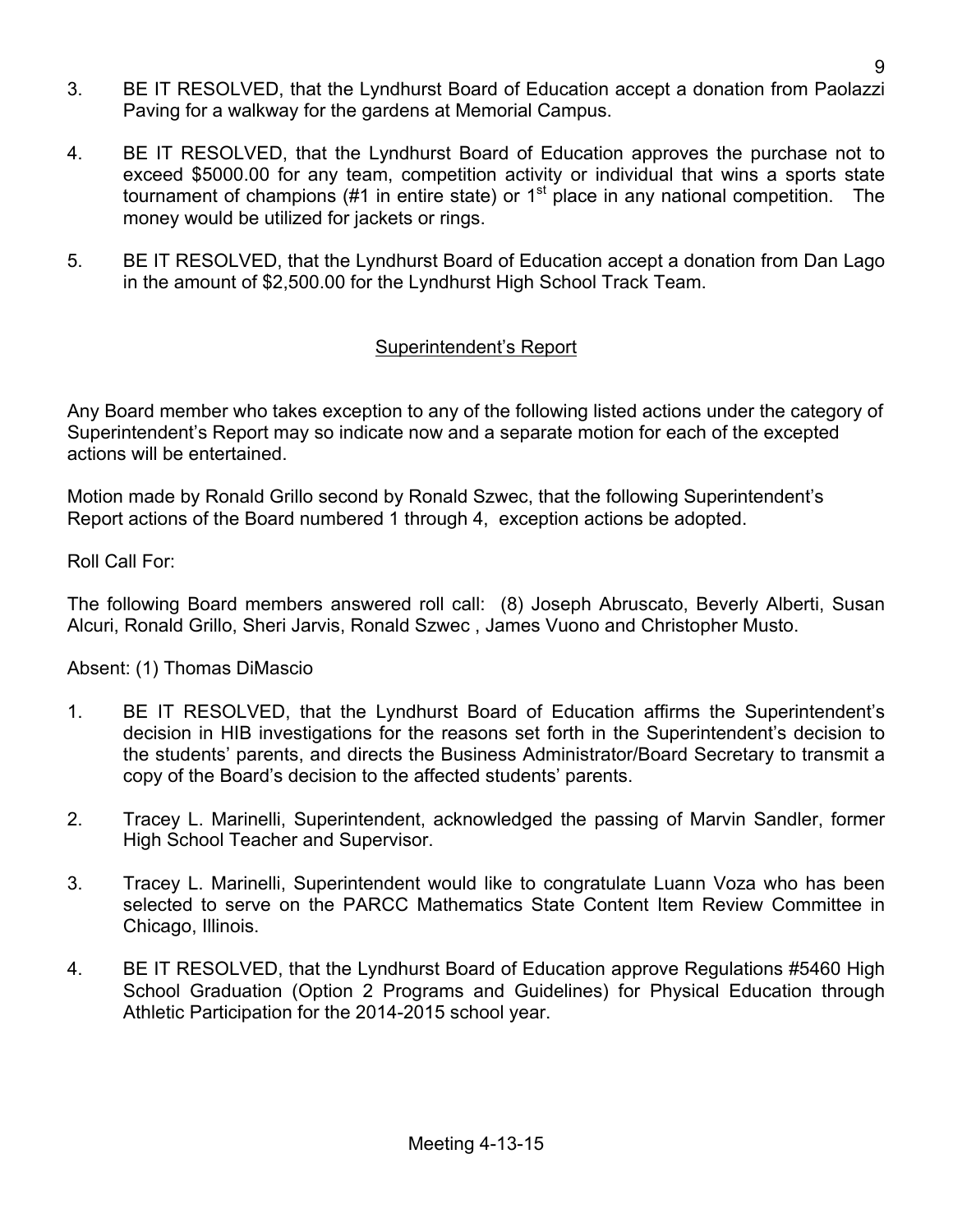# Non-Agenda

None

Susan Alcuri Spoke about Poetry Slam

James Vuono Spoke about official school wear from Royal Blue to Navy Blue

### Motion to Go Into Executive Caucus

Motion by Susan Alcuri second by Ronald Grillo and unanimously carried, the Board went into Executive Caucus at 7:25 p.m. for the purpose of personnel.

#### Motion to Open Meeting To Public

Motion by Susan Alcuri second by James Vuono and unanimously carried, the Board opened the meeting to the public at 8:20 p.m.

Roll Call For:

The following Board members answered roll call: (8) Joseph Abruscato, Beverly Alberti, Susan Alcuri, Ronald Grillo, Sheri Jarvis, Ronald Szwec, James Vuono and Christopher Musto.

Absent: (1) Thomas DiMascio

### Personnel Committee

Any Board member who takes exception to any of the following listed actions under the category of Personnel Committee may so indicate now and a separate motion for each of the excepted actions will be entertained.

Motion made by Ronald Grillo second by Sheri Jarvis, that the following Personnel Committee actions of the Board numbered 1 through 6, 8 through 12 and 14, exception actions be adopted.

Roll Call For:

The following Board members answered roll call: (8) Joseph Abruscato, Beverly Alberti, Susan Alcuri, Ronald Grillo, Sheri Jarvis, Ronald Szwec , James Vuono and Christopher Musto.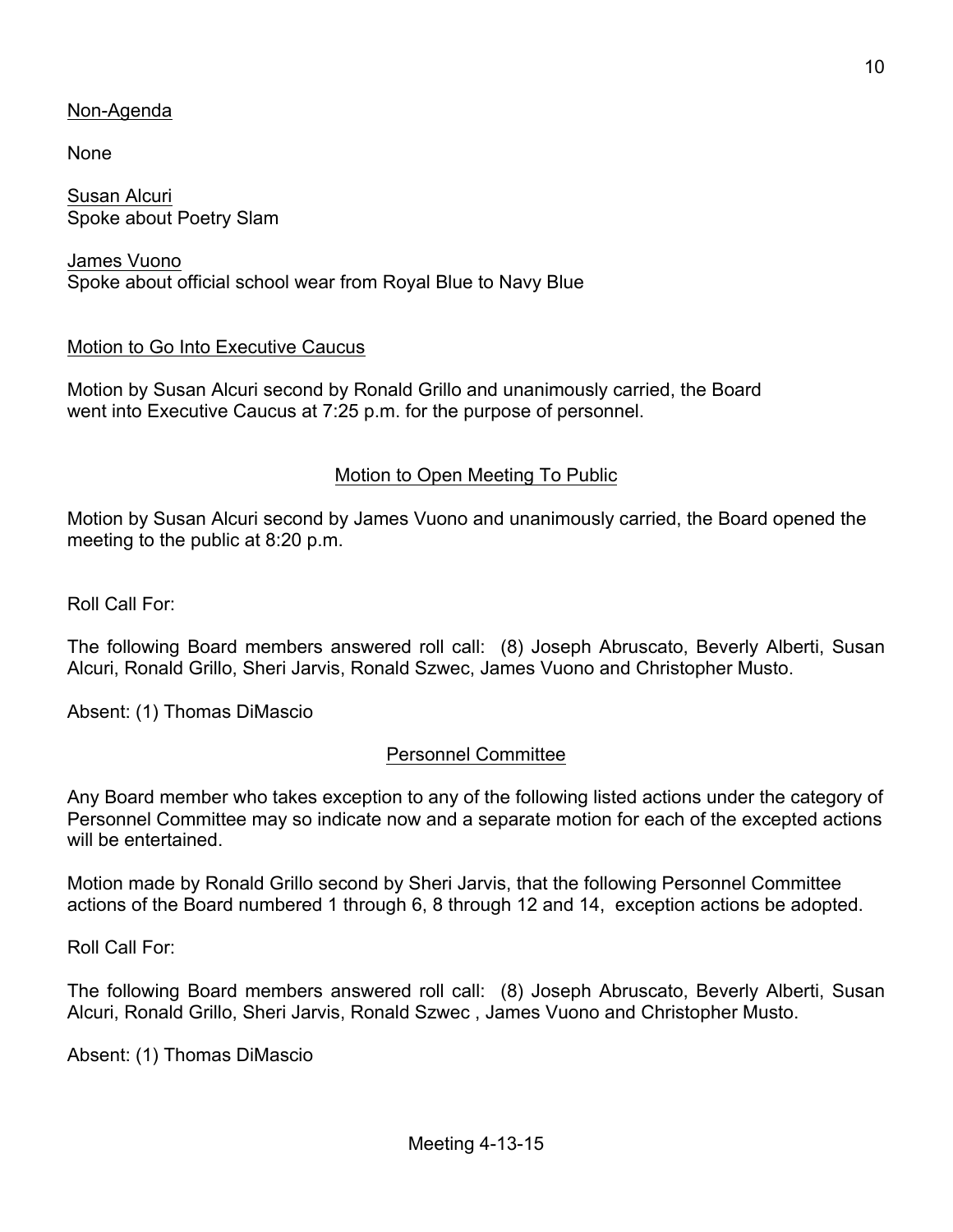- 1. BE IT RESOLVED, at the recommendation of Tracey L. Marinelli, Superintendent of Schools, that the Lyndhurst Board of Education approve Dana D'Alessandro as a certificated aide in Lyndhurst High School, effective September 8, 2015, at a salary of \$20,000.00 for the 2015-2016 school year.
- 2. BE IT RESOLVED, at the recommendation of Tracey L. Marinelli, Superintendent of Schools, that the Lyndhurst Board of Education approve Anthony Latti as a certificated aide In Lyndhurst High School, effective March 18, 2015, at a salary of \$20,000.00 pro-rated for the 2014-2015 school year.
- 3. BE IT RESOLVED, at the recommendation of Tracey L. Marinelli, Superintendent of Schools, that the Lyndhurst Board of Education accept the retirement of Valerie Nichols, Guidance Counselor, effective July 1, 2015, with regret.
- 4. BE IT RESOLVED, at the recommendation of Tracey L. Marinelli, Superintendent of Schools, that the Lyndhurst Board of Education accept the retirement of Shirley Henderson, 12 month secretary, effective July 1, 2015, with regret.
- 5. BE IT RESOLVED, at the recommendation of Tracey L. Marinelli, Superintendent of Schools, that the Lyndhurst Board of Education accept the retirement of Rosemary Scardino, 12 month secretary/registrar, effective July 31, 2015, with regret.
- 6. BE IT RESOLVED, at the recommendation of Tracey L. Marinelli, Superintendent of Schools, that the Lyndhurst Board of Education grant Maureen Colombo, High School Guidance Counselor, a Maternity Leave of Absence under the Family Leave Act with the use of accumulated sick days from May 18, 2015 through September 15, 2015. Family Leave Act from September 16, 2015 through October 30, 2015. Return to work November 2, 2015.
- 8. BE IT RESOLVED, at the recommendation of Tracey L. Marinelli, Superintendent of Schools, that the Lyndhurst Board of Education accept the volunteer services of Dr. Robert J. Haley, Chiropractor, to the Lyndhurst High School athletic medical staff, for the 2015- 2016 school year.
- 9. BE IT RESOLVED, at the recommendation of Tracey L. Marinelli, Superintendent of Schools, that the Lyndhurst Board of Education accept the resignation of the following employee, with regret:

| Malgorzata Fonkats         | Lunch Aide            | Effective 4/7/15  |
|----------------------------|-----------------------|-------------------|
| <b>Chris Andrinopoulos</b> | Substitute Lunch Aide | Effective 4/10/15 |

10. BE IT RESOLVED, at the recommendation of Tracey L Marinelli, Superintendent of Schools, that the Lyndhurst Board of Education appoint the following position for the 2014- 2015 school year:

Domenick Sellari Part-time Custodian @ \$14.00/hr.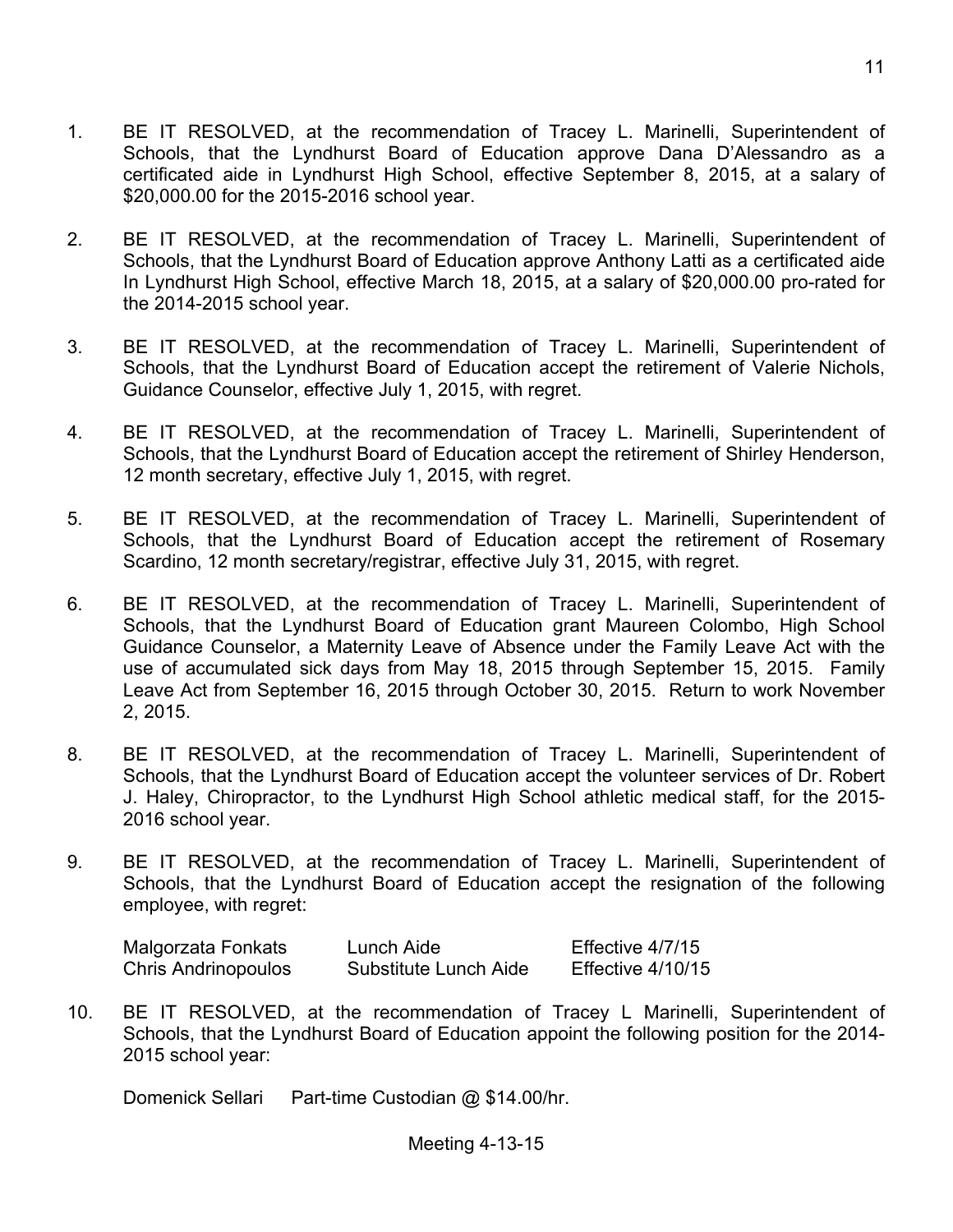11. BE IT RESOLVED, at the recommendation of Tracey L. Marinelli, Superintendent of Schools, that the Lyndhurst Board of Education appoint the following LHS Fall Coaches for the 2015 season, subject to negotiations:

| Football<br><b>Rich Tuero, Head Coach</b><br>Patrick Auteri, Assistant<br><b>Nick Serpico, Assistant</b><br>Michael Goff, Assistant<br>Joseph Auteri, Assistant | \$9,466.00<br>\$7,866.00<br>\$7,866.00<br>\$7,866.00<br>\$7,866.00 |
|-----------------------------------------------------------------------------------------------------------------------------------------------------------------|--------------------------------------------------------------------|
| Boys' Soccer<br>Denis Jelcic, Head Coach<br>Ken Van Rye, Assistant                                                                                              | \$7,475.00<br>\$5,659.00                                           |
| Girls' Soccer<br>Kim Hykey, Head Coach<br>James Day, Assistant                                                                                                  | \$8,547.00<br>\$6,300.00                                           |
| <b>Cross Country</b><br>Mike Picardo, Head Coach<br>Ed Tessalone, Assistant                                                                                     | \$9,418.00<br>\$7,164.00                                           |
| Cheerleading<br>Cheryl Ruiz, Head<br>Jessica Burns, Assistant                                                                                                   | \$5,626.00<br>\$3,733.00                                           |

12. BE IT RESOLVED, at the recommendation of Tracey L. Marinelli, Superintendent of Schools, that the Lyndhurst Board of Education approve the following college students permission to complete their Student Teaching, Observation and Internship in the Lyndhurst Public Schools in order to fulfill their course requirements:

Gabriella DeMarco – Seton Hall University Student Teaching August 31, 2015 to December 14, 2015 Washington School – Lisa Kelly – Grade 1

Samantha Foti – Montclair State University Counselor Internship September – December 2015 Lyndhurst High School – Maryann Muleʹ

Charity Carter – Bergen Community College **Observation** 4 Hours Lyndhurst High School – Algebra – R. Falcicchio, D. Carucci & S. Granieri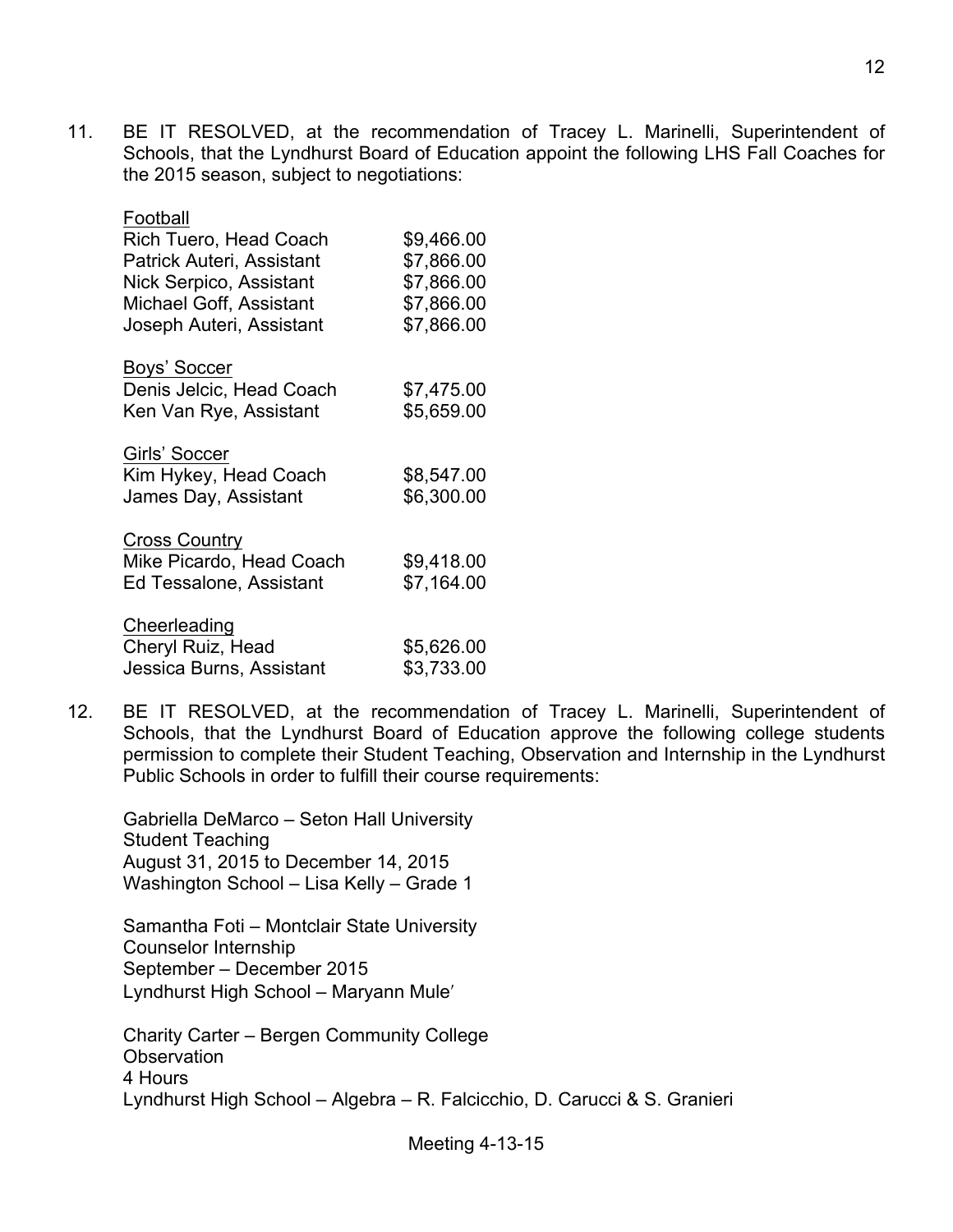14. BE IT RESOLVED, at the recommendation of Tracey L. Marinelli, Superintendent of Schools, that the Lyndhurst Board of Education approve the attached list of substitute teachers for the 2014-2015 school year. Employment will be provisional, subject to authorization approval of criminal history background check, and subject to submission of all required application documents.

---------SEPARATE VOTE -----------------------------------------------------------------------------------------------

Motion by Ronald Grillo second by Susan Alcuri

7. BE IT RESOLVED, at the recommendation of Tracey L. Marinelli, Superintendent of Schools, that the Lyndhurst Board of Education terminate an employee for job abandonment, effective March 1, 2015.

Roll Call For:

The following Board members answered roll call: (7) Joseph Abruscato, Susan Alcuri, Ronald Grillo, Sheri Jarvis, Ronald Szwec , James Vuono and Christopher Musto.

Abstain: (1) Beverly Alberti Absent: (1) Thomas DiMascio

-----------SEPARATE VOTE ----------------------------------------------------------------------------------------------

Motion by Ronald Grillo second by Sheri Jarvis

13. BE IT RESOLVED, at the recommendation of Tracey L. Marinelli, Superintendent of Schools, that the Lyndhurst Board of Education approve the following Professional Development opportunities:

| Ruth Stern & David Carucci<br>High School            | 3/20/15 - Good Ideas in Teaching<br><b>Precalculus</b><br>Approx. \$180.58                                             |
|------------------------------------------------------|------------------------------------------------------------------------------------------------------------------------|
| Jeff Radigan, Supervisor<br><b>High School</b>       | $3/24 - 3/27/15$ - Athletic Director<br>Convention<br>Approx. \$1500.00                                                |
| <b>Rich Tuero</b><br><b>High School</b>              | $4/10 - 4/11/15 - 2015$ Rutgers Football<br>Coaches' Clinic<br>Approx. \$60.00                                         |
| Frank Venezia, Asst. Principal<br><b>High School</b> | $4/14/15$ – HIB: On & Off Campus,<br>Staff Behavior, Student Discipline &<br><b>Required Reports</b><br>Approx \$14.57 |